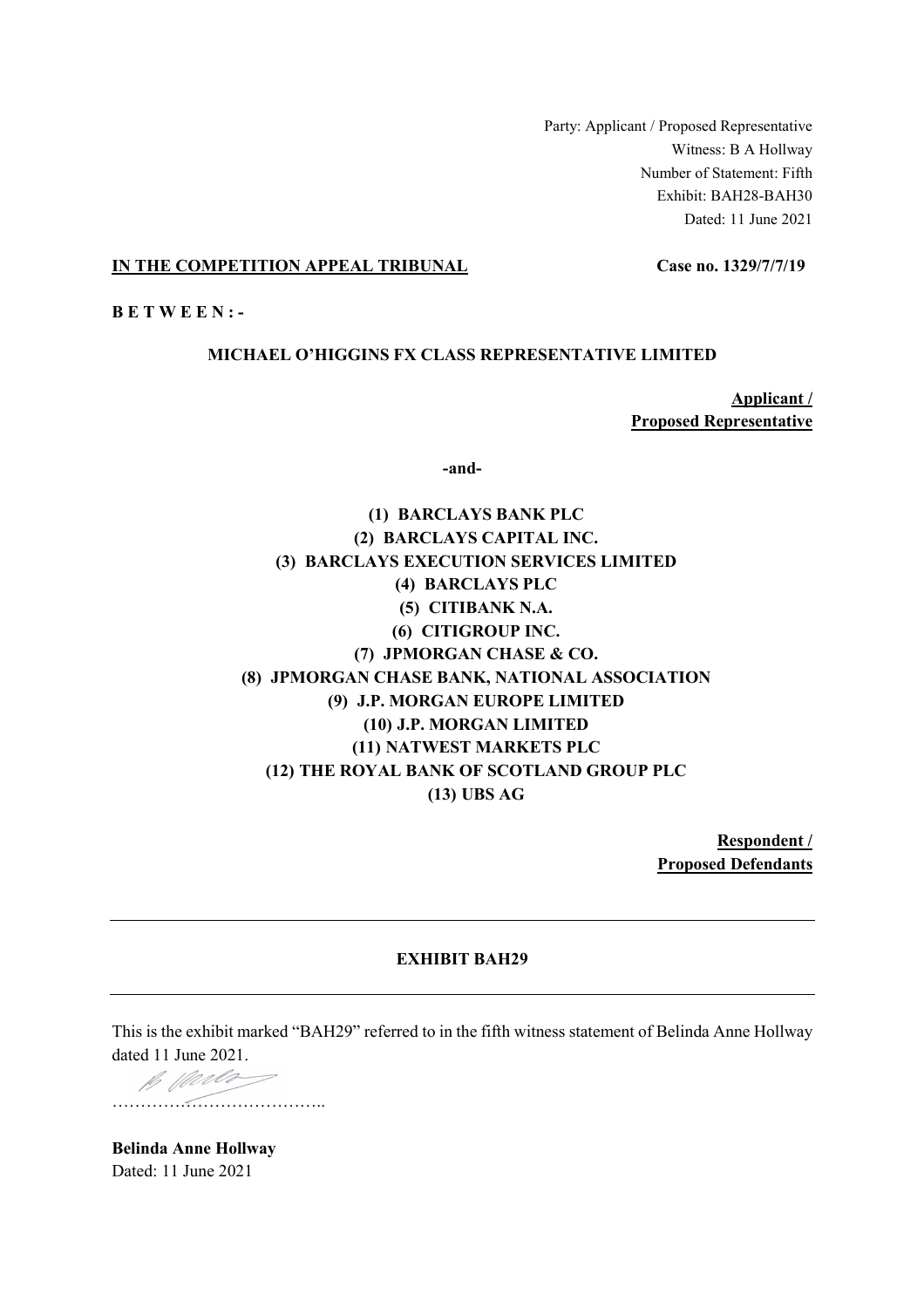|                         | Δ                                                                                                                                | B   | $\mathsf{C}$                                                                                         | D                                                                                           | F              |                | G | H              |                                                                                                              |                |  |
|-------------------------|----------------------------------------------------------------------------------------------------------------------------------|-----|------------------------------------------------------------------------------------------------------|---------------------------------------------------------------------------------------------|----------------|----------------|---|----------------|--------------------------------------------------------------------------------------------------------------|----------------|--|
|                         |                                                                                                                                  |     |                                                                                                      |                                                                                             |                |                |   |                |                                                                                                              |                |  |
| $\overline{2}$          |                                                                                                                                  |     | Analysis of potential scenarios for payment of costs out of undistributed damages (35% distribution) |                                                                                             |                |                |   |                |                                                                                                              |                |  |
| $\overline{\mathbf{3}}$ |                                                                                                                                  |     |                                                                                                      |                                                                                             |                |                |   |                |                                                                                                              |                |  |
| $\overline{4}$          |                                                                                                                                  |     |                                                                                                      | Judgment                                                                                    |                |                |   |                | <b>Settlement</b>                                                                                            |                |  |
| -5                      | Aggregate damages and distribution to class members                                                                              |     |                                                                                                      | Each scenario assumes that all budgeted costs are incurred and no ATE insurance is acquired |                |                |   |                | Each scenario assumes that 50% of budgeted costs are incurred and no<br>additional ATE insurance is acquired |                |  |
| 6                       | Estimated aggregate damages                                                                                                      |     | 100%                                                                                                 | 50%                                                                                         | 25%            | 4.7%           |   | 50%            | 25%                                                                                                          | 2.8%           |  |
| $\overline{7}$          | £2,687,000,000                                                                                                                   |     | £2,687,000,000                                                                                       | £1,343,500,000                                                                              | £671,750,000   | £126.289.000   |   | £1,343,500,000 | £671,750,000                                                                                                 | £75,236,000    |  |
| 8                       | Distribution of aggregate damages to class members                                                                               | 35% | £940,450,000                                                                                         | £470,225,000                                                                                | £235,112,500   | £44,201,150    |   | £470,225,000   | £235,112,500                                                                                                 | £26,332,600    |  |
| 9                       | <b>Undistributed damages</b>                                                                                                     |     | £1,746,550,000                                                                                       | £873,275,000                                                                                | £436,637,500   | £82,087,850    |   | £873,275,000   | £436,637,500                                                                                                 | £48,903,400    |  |
| 10                      |                                                                                                                                  |     |                                                                                                      |                                                                                             |                |                |   |                |                                                                                                              |                |  |
| 11                      | Amount sought in respect of costs from undistributed damages                                                                     |     |                                                                                                      |                                                                                             |                |                |   |                |                                                                                                              |                |  |
|                         | 12 Funder's fee (return of capital outlay and contingency fee)                                                                   |     | £363,725,043                                                                                         | £263,725,043                                                                                | £163,725,043   | £78,425,882    |   | £252,350,000   | £152,350,000                                                                                                 | £39,154,775    |  |
|                         | 13 External ATE Contingent Premium (incl IPT 12%)                                                                                |     | £20,804,000                                                                                          | £20,804,000                                                                                 | £20,804,000    | £20,804,000    |   | £20,804,000    | £20,804,000                                                                                                  | £20,804,000    |  |
|                         | 14 Solicitor fees (Deferred fees and success element)                                                                            |     | £7,822,800                                                                                           | £7,822,800                                                                                  | £7,822,800     | £7,822,800     |   | £3,911,400     | £3,911,400                                                                                                   | £3,911,400     |  |
| 15                      | LESS costs recovered from Proposed Defendants                                                                                    | 75% | -£24,964,832                                                                                         | -£24,964,832                                                                                | $-E24,964,832$ | $-E24,964,832$ |   | $-£14,966,775$ | $-£14,966,775$                                                                                               | $-£14,966,775$ |  |
|                         | 16 Total                                                                                                                         |     | £367,387,011                                                                                         | £267,387,011                                                                                | £167,387,011   | £82,087,850    |   | £262,098,625   | £162,098,625                                                                                                 | £48,903,400    |  |
| 17                      |                                                                                                                                  |     |                                                                                                      |                                                                                             |                |                |   |                |                                                                                                              |                |  |
| $\overline{18}$         | Remainder of undistributed damages (to charity)                                                                                  |     | £1.379.162.989                                                                                       | £605.887.989                                                                                | £269,250,489   | £0             |   | £611,176,375   | £274.538.875                                                                                                 | £0             |  |
| 19                      |                                                                                                                                  |     |                                                                                                      |                                                                                             |                |                |   |                |                                                                                                              |                |  |
|                         | 20 Key Statistics                                                                                                                |     |                                                                                                      |                                                                                             |                |                |   |                |                                                                                                              |                |  |
| 21                      | Percentage of aggregate damages paid to class members                                                                            |     | 35%                                                                                                  | 35%                                                                                         | 35%            | 35%            |   | 35%            | 35%                                                                                                          | 35%            |  |
| 22                      | Percentage of aggregate damages sought in respect of costs                                                                       |     | 14%                                                                                                  | 20%                                                                                         | 25%            | 65%            |   | 20%            | 24%                                                                                                          | 65%            |  |
| 23                      | Remainder of aggregate damages (to charity)                                                                                      |     | 51%                                                                                                  | 45%                                                                                         | 40%            | 0%             |   | 45%            | 41%                                                                                                          | 0%             |  |
| 24                      | Total                                                                                                                            |     | 100%                                                                                                 | 100%                                                                                        | 100%           | 100%           |   | 100%           | 100%                                                                                                         | 100%           |  |
| 25                      |                                                                                                                                  |     |                                                                                                      |                                                                                             |                |                |   |                |                                                                                                              |                |  |
|                         | 26 Percentage of undistributed damages sought in respect of costs                                                                |     | 21%                                                                                                  | 31%                                                                                         | 38%            | 100%           |   | 30%            | 37%                                                                                                          | 100%           |  |
|                         | 27 Remainder of undistributed damages (to charity)                                                                               |     | 79%                                                                                                  | 69%                                                                                         | 62%            | 0%             |   | 70%            | 63%                                                                                                          | 0%             |  |
|                         | 28 Total                                                                                                                         |     | 100%                                                                                                 | 100%                                                                                        | 100%           | 100%           |   | 100%           | 100%                                                                                                         | 100%           |  |
| 29                      |                                                                                                                                  |     |                                                                                                      |                                                                                             |                |                |   |                |                                                                                                              |                |  |
| 30                      | <b>Notes</b>                                                                                                                     |     |                                                                                                      |                                                                                             |                |                |   |                |                                                                                                              |                |  |
| 31                      | Damages does not include recovery of costs, these are taken into account in row 12 as part of Funder fee and then also in row 15 |     |                                                                                                      |                                                                                             |                |                |   |                |                                                                                                              |                |  |
| $\frac{32}{33}$         |                                                                                                                                  |     |                                                                                                      |                                                                                             |                |                |   |                |                                                                                                              |                |  |
|                         |                                                                                                                                  |     |                                                                                                      |                                                                                             |                |                |   |                |                                                                                                              |                |  |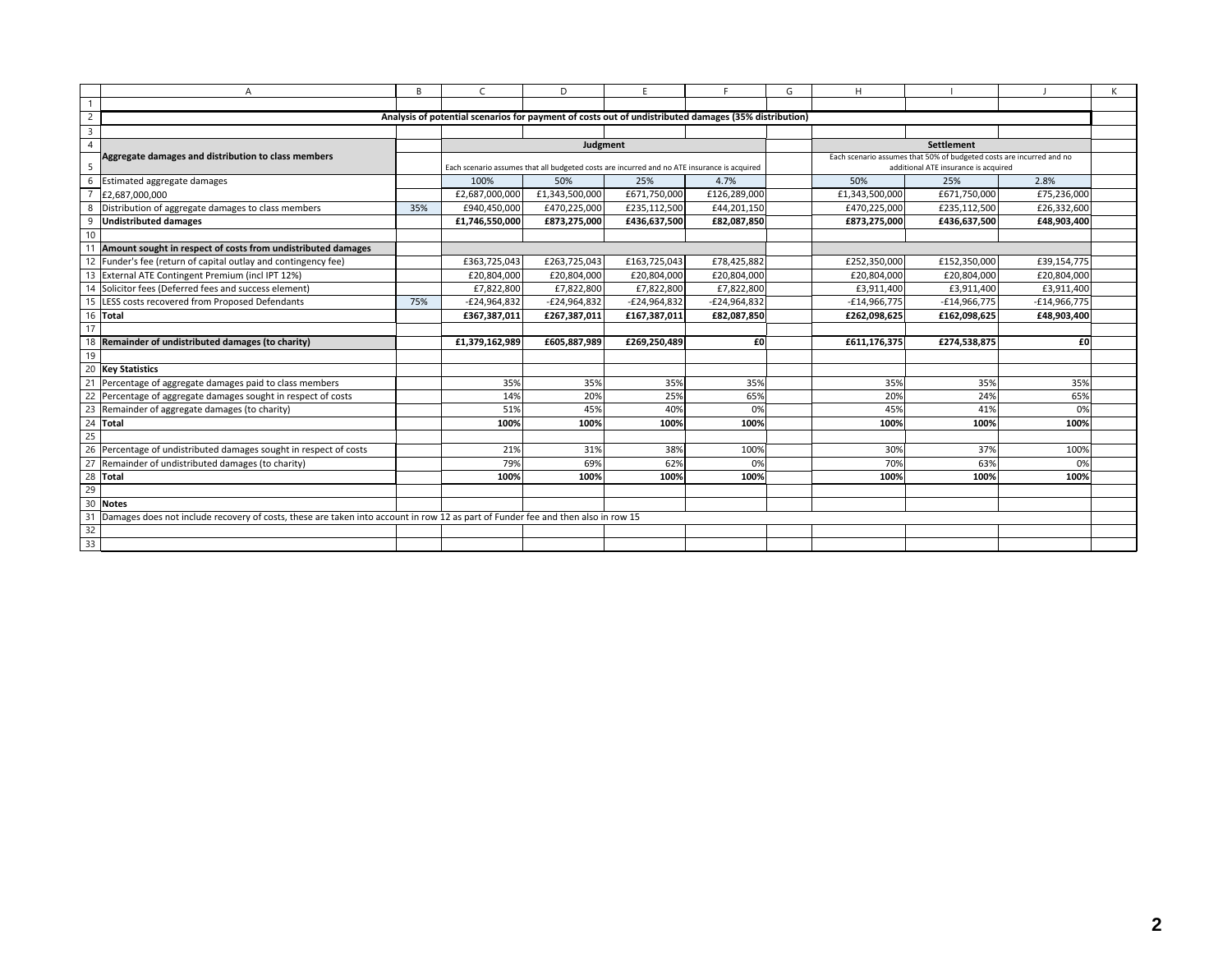| А                                                                                                                                      | R     | $\mathsf{C}$                                                                                           | D              | F              |                | G | H              |                                                                      |                |  |
|----------------------------------------------------------------------------------------------------------------------------------------|-------|--------------------------------------------------------------------------------------------------------|----------------|----------------|----------------|---|----------------|----------------------------------------------------------------------|----------------|--|
| $\overline{1}$                                                                                                                         |       |                                                                                                        |                |                |                |   |                |                                                                      |                |  |
| $\overline{2}$                                                                                                                         |       | Analysis of potential scenarios for payment of costs out of undistributed damages (42.5% distribution) |                |                |                |   |                |                                                                      |                |  |
| $\overline{3}$                                                                                                                         |       |                                                                                                        |                |                |                |   |                |                                                                      |                |  |
| $\overline{4}$                                                                                                                         |       |                                                                                                        | Judgment       |                |                |   |                | <b>Settlement</b>                                                    |                |  |
| Aggregate damages and distribution to class members                                                                                    |       |                                                                                                        |                |                |                |   |                | Each scenario assumes that 50% of budgeted costs are incurred and no |                |  |
| 5                                                                                                                                      |       | Each scenario assumes that all budgeted costs are incurred and no ATE insurance is acquired            |                |                |                |   |                | additional ATE insurance is acquired                                 |                |  |
| 6<br>Estimated aggregate damages                                                                                                       |       | 100%                                                                                                   | 50%            | 25%            | 5.7%           |   | 50%            | 25%                                                                  | 3.4%           |  |
| $\overline{7}$<br>£2.687.000.000                                                                                                       |       | £2,687,000,000                                                                                         | £1,343,500,000 | £671,750,000   | £153,159,000   |   | £1,343,500,000 | £671,750,000                                                         | £91,358,000    |  |
| 8<br>Distribution of aggregate damages to class members                                                                                | 42.5% | £1,141,975,000                                                                                         | £570,987,500   | £285,493,750   | £65.092.575    |   | £570,987,500   | £285,493,750                                                         | £38.827.150    |  |
| 9<br><b>Undistributed damages</b>                                                                                                      |       | £1,545,025,000                                                                                         | £772,512,500   | £386,256,250   | £88,066,425    |   | £772,512,500   | £386,256,250                                                         | £52,530,850    |  |
| 10                                                                                                                                     |       |                                                                                                        |                |                |                |   |                |                                                                      |                |  |
| 11<br>Amount sought in respect of costs from undistributed damages                                                                     |       |                                                                                                        |                |                |                |   |                |                                                                      |                |  |
| 12 Funder's fee (return of capital outlay and contingency fee)                                                                         |       | £363,725,043                                                                                           | £263,725,043   | £163,725,043   | £84,404,457    |   | £252.350.000   | £152,350,000                                                         | £42,782,225    |  |
| 13 External ATE Contingent Premium (incl IPT 12%)                                                                                      |       | £20,804,000                                                                                            | £20,804,000    | £20,804,000    | £20,804,000    |   | £20,804,000    | £20,804,000                                                          | £20,804,000    |  |
| 14 Solicitor fees (Deferred fees and success element)                                                                                  |       | £7,822,800                                                                                             | £7,822,800     | £7,822,800     | £7,822,800     |   | £3,911,400     | £3,911,400                                                           | £3,911,400     |  |
| 15<br>LESS costs recovered from Proposed Defendants                                                                                    | 75%   | -£24,964,832                                                                                           | $-E24,964,832$ | $-E24,964,832$ | $-E24,964,832$ |   | $-£14,966,775$ | $-£14,966,775$                                                       | $-£14,966,775$ |  |
| 16 Total                                                                                                                               |       | £367,387,011                                                                                           | £267,387,011   | £167,387,011   | £88,066,425    |   | £262,098,625   | £162,098,625                                                         | £52.530.850    |  |
| 17                                                                                                                                     |       |                                                                                                        |                |                |                |   |                |                                                                      |                |  |
| 18<br>Remainder of undistributed damages (to charity)                                                                                  |       | £1,177,637,989                                                                                         | £505,125,489   | £218,869,239   | £0             |   | £510,413,875   | £224,157,625                                                         | £O             |  |
| 19                                                                                                                                     |       |                                                                                                        |                |                |                |   |                |                                                                      |                |  |
| 20<br><b>Key Statistics</b>                                                                                                            |       |                                                                                                        |                |                |                |   |                |                                                                      |                |  |
| 21<br>Percentage of aggregate damages paid to class members                                                                            |       | 43%                                                                                                    | 43%            | 43%            | 43%            |   | 43%            | 43%                                                                  | 43%            |  |
| 22<br>Percentage of aggregate damages sought in respect of costs                                                                       |       | 14%                                                                                                    | 20%            | 25%            | 58%            |   | 20%            | 24%                                                                  | 58%            |  |
| 23<br>Remainder of aggregate damages (to charity)                                                                                      |       | 44%                                                                                                    | 38%            | 33%            | 0%             |   | 38%            | 33%                                                                  | 0%             |  |
| 24<br>Total                                                                                                                            |       | 100%                                                                                                   | 100%           | 100%           | 100%           |   | 100%           | 100%                                                                 | 100%           |  |
| 25                                                                                                                                     |       |                                                                                                        |                |                |                |   |                |                                                                      |                |  |
| 26<br>Percentage of undistributed damages sought in respect of costs                                                                   |       | 24%                                                                                                    | 35%            | 43%            | 100%           |   | 34%            | 42%                                                                  | 100%           |  |
| 27<br>Remainder of undistributed damages (to charity)                                                                                  |       | 76%                                                                                                    | 65%            | 57%            | 0%             |   | 66%            | 58%                                                                  | 0%             |  |
| 28 Total                                                                                                                               |       | 100%                                                                                                   | 100%           | 100%           | 100%           |   | 100%           | 100%                                                                 | 100%           |  |
| 29                                                                                                                                     |       |                                                                                                        |                |                |                |   |                |                                                                      |                |  |
| 30<br><b>Notes</b>                                                                                                                     |       |                                                                                                        |                |                |                |   |                |                                                                      |                |  |
| 31<br>Damages does not include recovery of costs, these are taken into account in row 12 as part of Funder fee and then also in row 15 |       |                                                                                                        |                |                |                |   |                |                                                                      |                |  |
| 32                                                                                                                                     |       |                                                                                                        |                |                |                |   |                |                                                                      |                |  |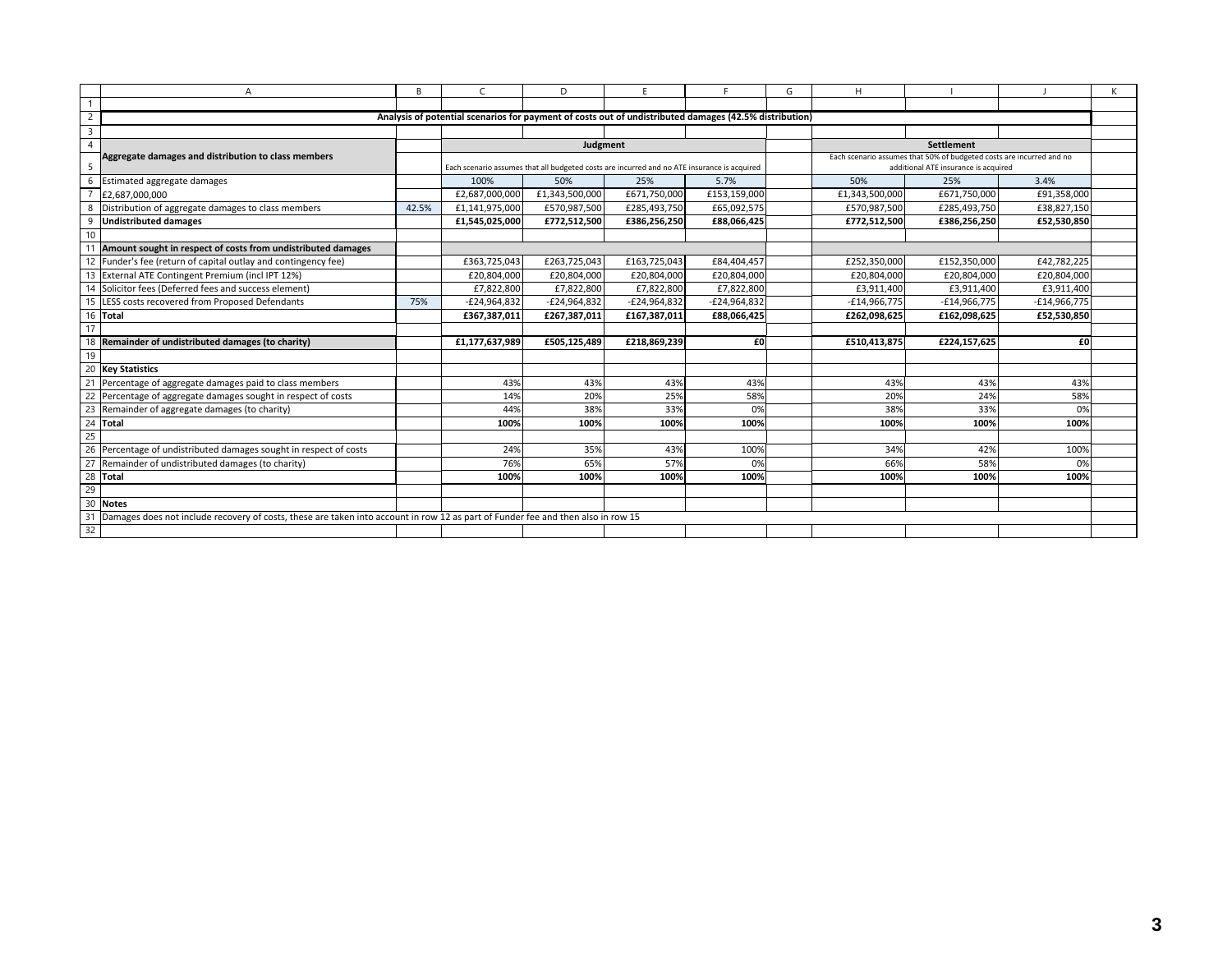| А                                                                                                                                      | R   | $\mathsf{C}$                                                                                           | D              | F              |                | G | H              |                                                                      |                |  |
|----------------------------------------------------------------------------------------------------------------------------------------|-----|--------------------------------------------------------------------------------------------------------|----------------|----------------|----------------|---|----------------|----------------------------------------------------------------------|----------------|--|
| $\overline{1}$                                                                                                                         |     |                                                                                                        |                |                |                |   |                |                                                                      |                |  |
| $\overline{2}$                                                                                                                         |     | Analysis of potential scenarios for payment of costs out of undistributed damages (42.5% distribution) |                |                |                |   |                |                                                                      |                |  |
| $\overline{3}$                                                                                                                         |     |                                                                                                        |                |                |                |   |                |                                                                      |                |  |
| $\overline{4}$                                                                                                                         |     |                                                                                                        | Judgment       |                |                |   |                | <b>Settlement</b>                                                    |                |  |
| Aggregate damages and distribution to class members                                                                                    |     |                                                                                                        |                |                |                |   |                | Each scenario assumes that 50% of budgeted costs are incurred and no |                |  |
| 5                                                                                                                                      |     | Each scenario assumes that all budgeted costs are incurred and no ATE insurance is acquired            |                |                |                |   |                | additional ATE insurance is acquired                                 |                |  |
| 6<br>Estimated aggregate damages                                                                                                       |     | 100%                                                                                                   | 50%            | 25%            | 7.1%           |   | 50%            | 25%                                                                  | 4.2%           |  |
| $\overline{7}$<br>£2.687.000.000                                                                                                       |     | £2,687,000,000                                                                                         | £1,343,500,000 | £671,750,000   | £190,777,000   |   | £1,343,500,000 | £671,750,000                                                         | £112,854,000   |  |
| 8<br>Distribution of aggregate damages to class members                                                                                | 50% | £1,343,500,000                                                                                         | £671,750,000   | £335,875,000   | £95.388.500    |   | £671,750,000   | £335,875,000                                                         | £56.427.000    |  |
| 9<br><b>Undistributed damages</b>                                                                                                      |     | £1,343,500,000                                                                                         | £671,750,000   | £335,875,000   | £95,388,500    |   | £671,750,000   | £335,875,000                                                         | £56,427,000    |  |
| 10                                                                                                                                     |     |                                                                                                        |                |                |                |   |                |                                                                      |                |  |
| Amount sought in respect of costs from undistributed damages<br>11                                                                     |     |                                                                                                        |                |                |                |   |                |                                                                      |                |  |
| 12 Funder's fee (return of capital outlay and contingency fee)                                                                         |     | £363,725,043                                                                                           | £263,725,043   | £163,725,043   | £91,726,532    |   | £252.350.000   | £152,350,000                                                         | £46,678,375    |  |
| 13 External ATE Contingent Premium (incl IPT 12%)                                                                                      |     | £20,804,000                                                                                            | £20,804,000    | £20,804,000    | £20,804,000    |   | £20,804,000    | £20,804,000                                                          | £20,804,000    |  |
| 14 Solicitor fees (Deferred fees and success element)                                                                                  |     | £7,822,800                                                                                             | £7,822,800     | £7,822,800     | £7,822,800     |   | £3,911,400     | £3,911,400                                                           | £3,911,400     |  |
| 15<br>LESS costs recovered from Proposed Defendants                                                                                    | 75% | -£24,964,832                                                                                           | $-E24,964,832$ | $-E24,964,832$ | $-E24,964,832$ |   | $-£14,966,775$ | $-£14,966,775$                                                       | $-£14,966,775$ |  |
| 16 Total                                                                                                                               |     | £367,387,011                                                                                           | £267,387,011   | £167,387,011   | £95,388,500    |   | £262,098,625   | £162,098,625                                                         | £56,427,000    |  |
| 17                                                                                                                                     |     |                                                                                                        |                |                |                |   |                |                                                                      |                |  |
| 18<br>Remainder of undistributed damages (to charity)                                                                                  |     | £976,112,989                                                                                           | £404,362,989   | £168,487,989   | £0             |   | £409,651,375   | £173,776,375                                                         | £O             |  |
| 19                                                                                                                                     |     |                                                                                                        |                |                |                |   |                |                                                                      |                |  |
| 20<br><b>Key Statistics</b>                                                                                                            |     |                                                                                                        |                |                |                |   |                |                                                                      |                |  |
| 21<br>Percentage of aggregate damages paid to class members                                                                            |     | 50%                                                                                                    | 50%            | 50%            | 50%            |   | 50%            | 50%                                                                  | 50%            |  |
| 22<br>Percentage of aggregate damages sought in respect of costs                                                                       |     | 14%                                                                                                    | 20%            | 25%            | 50%            |   | 20%            | 24%                                                                  | 50%            |  |
| 23<br>Remainder of aggregate damages (to charity)                                                                                      |     | 36%                                                                                                    | 30%            | 25%            | 0%             |   | 30%            | 26%                                                                  | 0%             |  |
| 24<br>Total                                                                                                                            |     | 100%                                                                                                   | 100%           | 100%           | 100%           |   | 100%           | 100%                                                                 | 100%           |  |
| 25                                                                                                                                     |     |                                                                                                        |                |                |                |   |                |                                                                      |                |  |
| 26<br>Percentage of undistributed damages sought in respect of costs                                                                   |     | 27%                                                                                                    | 40%            | 50%            | 100%           |   | 39%            | 48%                                                                  | 100%           |  |
| 27<br>Remainder of undistributed damages (to charity)                                                                                  |     | 73%                                                                                                    | 60%            | 50%            | 0%             |   | 61%            | 52%                                                                  | 0%             |  |
| 28 Total                                                                                                                               |     | 100%                                                                                                   | 100%           | 100%           | 100%           |   | 100%           | 100%                                                                 | 100%           |  |
| 29                                                                                                                                     |     |                                                                                                        |                |                |                |   |                |                                                                      |                |  |
| 30<br><b>Notes</b>                                                                                                                     |     |                                                                                                        |                |                |                |   |                |                                                                      |                |  |
| 31<br>Damages does not include recovery of costs, these are taken into account in row 12 as part of Funder fee and then also in row 15 |     |                                                                                                        |                |                |                |   |                |                                                                      |                |  |
| 32                                                                                                                                     |     |                                                                                                        |                |                |                |   |                |                                                                      |                |  |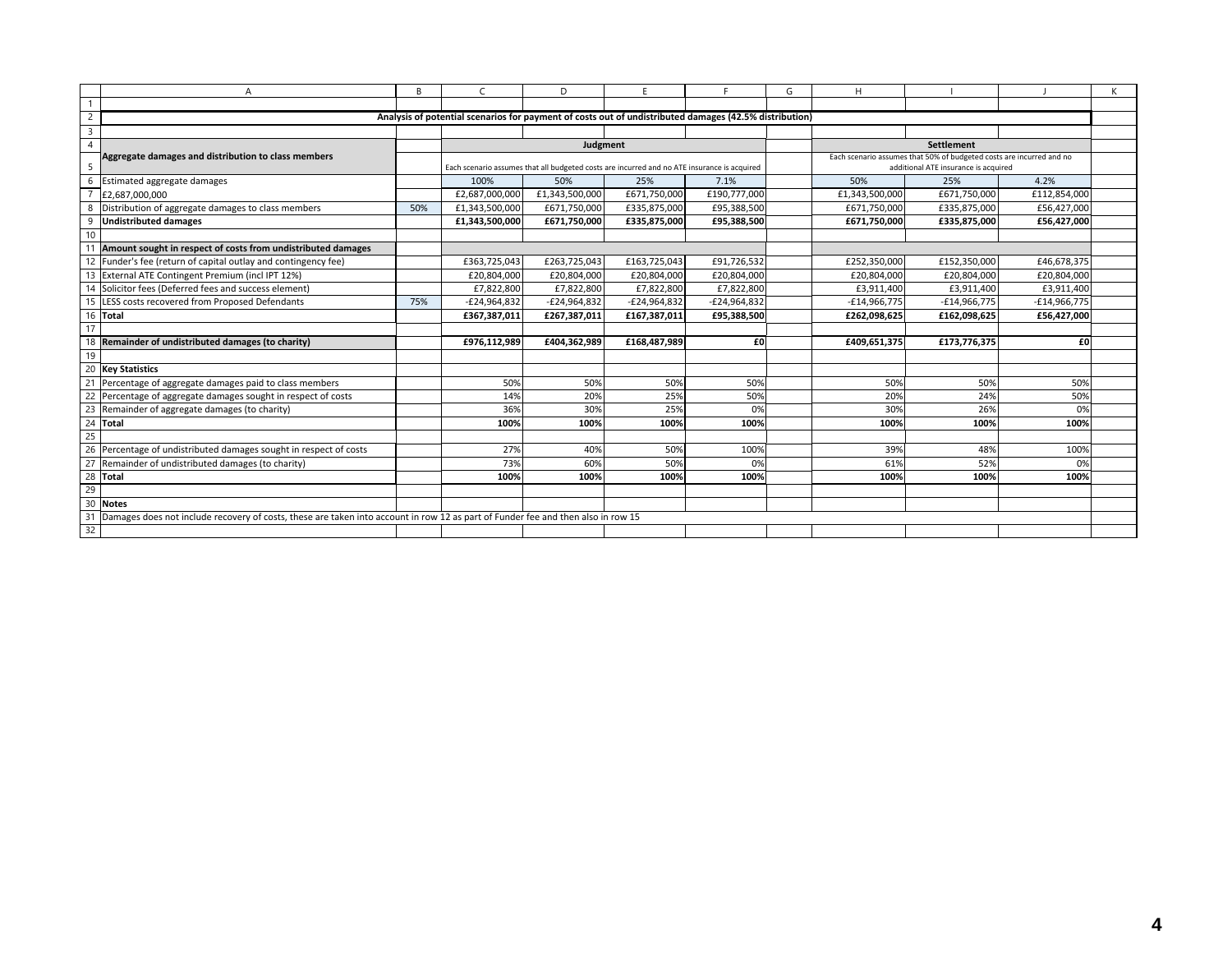|                         | A                                                                                                                                                                                                                              | B            | $\mathsf{C}$     | D                   | E                | F.           | G                 | H           |  |  |  |  |
|-------------------------|--------------------------------------------------------------------------------------------------------------------------------------------------------------------------------------------------------------------------------|--------------|------------------|---------------------|------------------|--------------|-------------------|-------------|--|--|--|--|
| $\mathbf{1}$            |                                                                                                                                                                                                                                |              |                  |                     |                  |              |                   |             |  |  |  |  |
| $\overline{2}$          |                                                                                                                                                                                                                                |              |                  | <b>Funder's Fee</b> |                  |              |                   |             |  |  |  |  |
| $\overline{\mathbf{3}}$ |                                                                                                                                                                                                                                |              |                  |                     |                  |              |                   |             |  |  |  |  |
| $\overline{4}$          |                                                                                                                                                                                                                                |              |                  |                     | <b>Scenarios</b> |              |                   |             |  |  |  |  |
| $\overline{5}$          | 35% Distribution                                                                                                                                                                                                               |              | Judgment         |                     |                  |              | Settlement        |             |  |  |  |  |
| 6                       |                                                                                                                                                                                                                                | 100%         | 50%              | 25%                 | 4.7%             | 50%          | 25%               | 2.8%        |  |  |  |  |
| 7 <sup>1</sup>          | Action costs                                                                                                                                                                                                                   | £24,349,043  | £24,349,043      | £24,349,043         | £24,349,043      | £12,974,000  | £12,974,000       | £12,974,000 |  |  |  |  |
| 8                       | Legal costs                                                                                                                                                                                                                    | £0           | £0               | £0                  | £0               | £0           | £0                | £0          |  |  |  |  |
| 9                       | ATE Insurance taken out by Funder                                                                                                                                                                                              | £5,026,000   | £5,026,000       | £5,026,000          | £5,026,000       | £5,026,000   | £5,026,000        | £5,026,000  |  |  |  |  |
|                         | 10 Total Funder outlay                                                                                                                                                                                                         | £29,375,043  | £29,375,043      | £29,375,043         | £29,375,043      | £18,000,000  | £18,000,000       | £18,000,000 |  |  |  |  |
|                         | 11 Amount equal to Funder outlay                                                                                                                                                                                               | £29,375,043  | £29,375,043      | £29,375,043         | £29,375,043      | £18,000,000  | £18,000,000       | £18,000,000 |  |  |  |  |
|                         | 12 Funder Contingency Fee (greater of multiple or %)                                                                                                                                                                           | £334,350,000 | £234,350,000     | £134,350,000        | £49,050,839      | £234,350,000 | £134,350,000      | £21,154,775 |  |  |  |  |
|                         | 13 Total Funder fee (inc. return of capital outlay)                                                                                                                                                                            | £363,725,043 | £263,725,043     | £163,725,043        | £78,425,882      | £252,350,000 | £152,350,000      | £39,154,775 |  |  |  |  |
|                         | 14 Cost of Funding per £1                                                                                                                                                                                                      | £12.38       | £8.98            | £5.57               | £2.67            | £14.02       | £8.46             | £2.18       |  |  |  |  |
| 15                      |                                                                                                                                                                                                                                |              |                  |                     |                  |              |                   |             |  |  |  |  |
| 16                      |                                                                                                                                                                                                                                |              |                  |                     | <b>Scenarios</b> |              |                   |             |  |  |  |  |
| 17                      | 42.5% Distribution                                                                                                                                                                                                             |              | Judgment         |                     |                  |              | Settlement        |             |  |  |  |  |
| 18                      |                                                                                                                                                                                                                                | 100%         | 50%              | 25%                 | 5.7%             | 50%          | 25%               | 3.4%        |  |  |  |  |
|                         | 19 Action costs                                                                                                                                                                                                                | £24,349,043  | £24,349,043      | £24,349,043         | £24,349,043      | £12,974,000  | £12,974,000       | £12,974,000 |  |  |  |  |
|                         | 20 Legal costs                                                                                                                                                                                                                 | £0           | £0               | £0                  | £0               | £0           | £0                | £0          |  |  |  |  |
|                         | 21 ATE Insurance taken out by Funder                                                                                                                                                                                           | £5,026,000   | £5,026,000       | £5,026,000          | £5,026,000       | £5,026,000   | £5,026,000        | £5,026,000  |  |  |  |  |
|                         | 22 Total Funder outlay                                                                                                                                                                                                         | £29,375,043  | £29,375,043      | £29,375,043         | £29,375,043      | £18,000,000  | £18,000,000       | £18,000,000 |  |  |  |  |
|                         | 23 Amount equal to Funder outlay                                                                                                                                                                                               | £29,375,043  | £29,375,043      | £29,375,043         | £29,375,043      | £18,000,000  | £18,000,000       | £18,000,000 |  |  |  |  |
|                         | 24 Funder Contingency Fee (greater of multiple or %)                                                                                                                                                                           | £334,350,000 | £234,350,000     | £134,350,000        | £55,029,414      | £234,350,000 | £134,350,000      | £24,782,225 |  |  |  |  |
|                         | 25 Total Funder fee (inc. return of capital outlay)                                                                                                                                                                            | £363,725,043 | £263,725,043     | £163,725,043        | £84,404,457      | £252,350,000 | £152,350,000      | £42,782,225 |  |  |  |  |
|                         | 26 Cost of Funding per £1                                                                                                                                                                                                      | £12.38       | £8.98            | £5.57               | £2.87            | £14.02       | £8.46             | £2.38       |  |  |  |  |
| 27                      |                                                                                                                                                                                                                                |              |                  |                     |                  |              |                   |             |  |  |  |  |
|                         |                                                                                                                                                                                                                                |              | <b>Scenarios</b> |                     |                  |              |                   |             |  |  |  |  |
| 28                      |                                                                                                                                                                                                                                |              |                  |                     |                  |              |                   |             |  |  |  |  |
| 29                      | 50% Distribution                                                                                                                                                                                                               |              | Judgment         |                     |                  |              | <b>Settlement</b> |             |  |  |  |  |
| 30                      |                                                                                                                                                                                                                                | 100%         | 50%              | 25%                 | 7.1%             | 50%          | 25%               | 5.2%        |  |  |  |  |
|                         | 31 Action costs                                                                                                                                                                                                                | £24,349,043  | £24,349,043      | £24,349,043         | £24,349,043      | £12,974,000  | £12,974,000       | £12,974,000 |  |  |  |  |
|                         | 32 Legal costs                                                                                                                                                                                                                 | £0           | £0               | £0                  | £0               | £0           | £0                | £0          |  |  |  |  |
|                         | 33 ATE Insurance taken out by Funder                                                                                                                                                                                           | £5,026,000   | £5,026,000       | £5,026,000          | £5,026,000       | £5,026,000   | £5,026,000        | £5,026,000  |  |  |  |  |
|                         | 34 Total Funder outlay                                                                                                                                                                                                         | £29,375,043  | £29,375,043      | £29,375,043         | £29,375,043      | £18,000,000  | £18,000,000       | £18,000,000 |  |  |  |  |
|                         | 35 Amount equal to Funder outlay                                                                                                                                                                                               | £29,375,043  | £29,375,043      | £29,375,043         | £29,375,043      | £18,000,000  | £18,000,000       | £18,000,000 |  |  |  |  |
|                         | 36 Funder Contingency Fee (greater of multiple or %)                                                                                                                                                                           | £334,350,000 | £234,350,000     | £134,350,000        | £62,351,489      | £234,350,000 | £134,350,000      | £28,678,375 |  |  |  |  |
|                         | 37 Total Funder fee (inc. return of capital outlay)                                                                                                                                                                            | £363,725,043 | £263,725,043     | £163,725,043        | £91,726,532      | £252,350,000 | £152,350,000      | £46,678,375 |  |  |  |  |
|                         | 38 Cost of Funding per £1                                                                                                                                                                                                      | £12.38       | £8.98            | £5.57               | £3.12            | £14.02       | £8.46             | £2.59       |  |  |  |  |
| 39                      |                                                                                                                                                                                                                                |              |                  |                     |                  |              |                   |             |  |  |  |  |
|                         | 40 Notes                                                                                                                                                                                                                       |              |                  |                     |                  |              |                   |             |  |  |  |  |
|                         | 41 [1. Contingency Fee: The following multiples determined by reference to the period between the Commencement Date and the date of payment of the Contingency Fee (or that part thereof) pursuant to the Agreement as specifi |              |                  |                     |                  |              |                   |             |  |  |  |  |
|                         | 42 below:                                                                                                                                                                                                                      |              |                  |                     |                  |              |                   |             |  |  |  |  |
|                         | 43 - Up to 12 months: 2.0x                                                                                                                                                                                                     |              |                  |                     |                  |              |                   |             |  |  |  |  |
| 44                      | - From and including 12 months and up to 24 months: 2.5x                                                                                                                                                                       |              |                  |                     |                  |              |                   |             |  |  |  |  |
| 45                      | - From and including 24 months and thereafter: 3.0x                                                                                                                                                                            |              |                  |                     |                  |              |                   |             |  |  |  |  |
|                         | 46 or, if larger:                                                                                                                                                                                                              |              |                  |                     |                  |              |                   |             |  |  |  |  |
|                         | 47 - 20% of the Claim Proceeds up to £1 billion                                                                                                                                                                                |              |                  |                     |                  |              |                   |             |  |  |  |  |
|                         | 48 - 10% of the Claim Proceeds above £1 bilion; and                                                                                                                                                                            |              |                  |                     |                  |              |                   |             |  |  |  |  |
|                         | 49 2. Where the total proceeds would be inadequate to pay the funder its full entitlement, the return specified is the amount the funder would anticipate actually receiving from the undistributed damages when other distrib |              |                  |                     |                  |              |                   |             |  |  |  |  |
|                         | 50 taken into account.                                                                                                                                                                                                         |              |                  |                     |                  |              |                   |             |  |  |  |  |
| 52                      | 51 3. The "settlement" figures are calculated on the basis that £18m of funding is incepted, and any multiples payable are (if relevant) payable by reference to that sum.                                                     |              |                  |                     |                  |              |                   |             |  |  |  |  |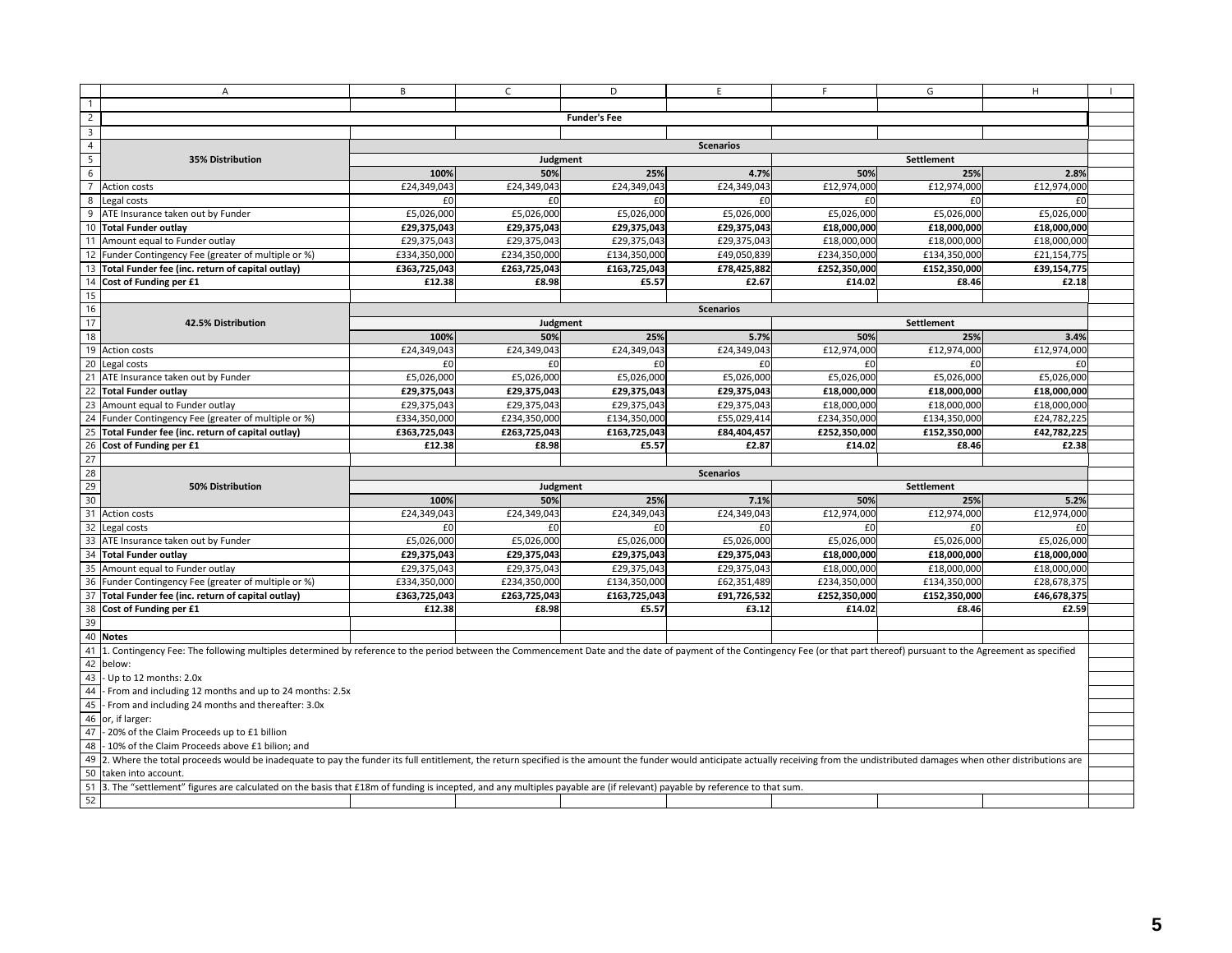|    | A                                                                                            | B                           | C              | D             |                | F |
|----|----------------------------------------------------------------------------------------------|-----------------------------|----------------|---------------|----------------|---|
|    |                                                                                              |                             |                |               |                |   |
| 2  |                                                                                              | <b>ATE Insurance Premia</b> |                |               |                |   |
| 3  |                                                                                              |                             |                |               |                |   |
| 4  | <b>Deferred &amp; Contingent Premia</b>                                                      | <b>Limit of Indemnity</b>   | Premium        | <b>IPT</b>    | <b>Total</b>   |   |
| 5  | <b>Primary Layer</b>                                                                         | £6,000,000.00               | £2,700,000.00  | £324,000.00   | £3,024,000.00  |   |
| 6  | <b>First Excess Layer</b>                                                                    | £15,000,000.00              | £6,750,000.00  | £810,000.00   | £7,560,000.00  |   |
|    | Second Excess Layer                                                                          | £5,500,000.00               | £2,475,000.00  | £297,000.00   | £2,772,000.00  |   |
| 8  | Third Excess Layer                                                                           | £4,000,000.00               | £3,800,000.00  | £456,000.00   | £4,256,000.00  |   |
| 9  | Fourth Excess Layer                                                                          | £3,000,000.00               | £2,850,000.00  | £342,000.00   | £3,192,000.00  |   |
| 10 | Total                                                                                        | £33,500,000.00              | £18,575,000.00 | £2,229,000.00 | £20,804,000.00 |   |
| 11 |                                                                                              |                             |                |               |                |   |
| 12 | <b>Notes</b>                                                                                 |                             |                |               |                |   |
| 13 | IPT is Insurance Premium Tax. This is calculated based on the current prevailing rate of 12% |                             |                |               |                |   |
| 14 |                                                                                              |                             |                |               |                |   |
| 15 |                                                                                              |                             |                |               |                |   |
| 16 |                                                                                              |                             |                |               |                |   |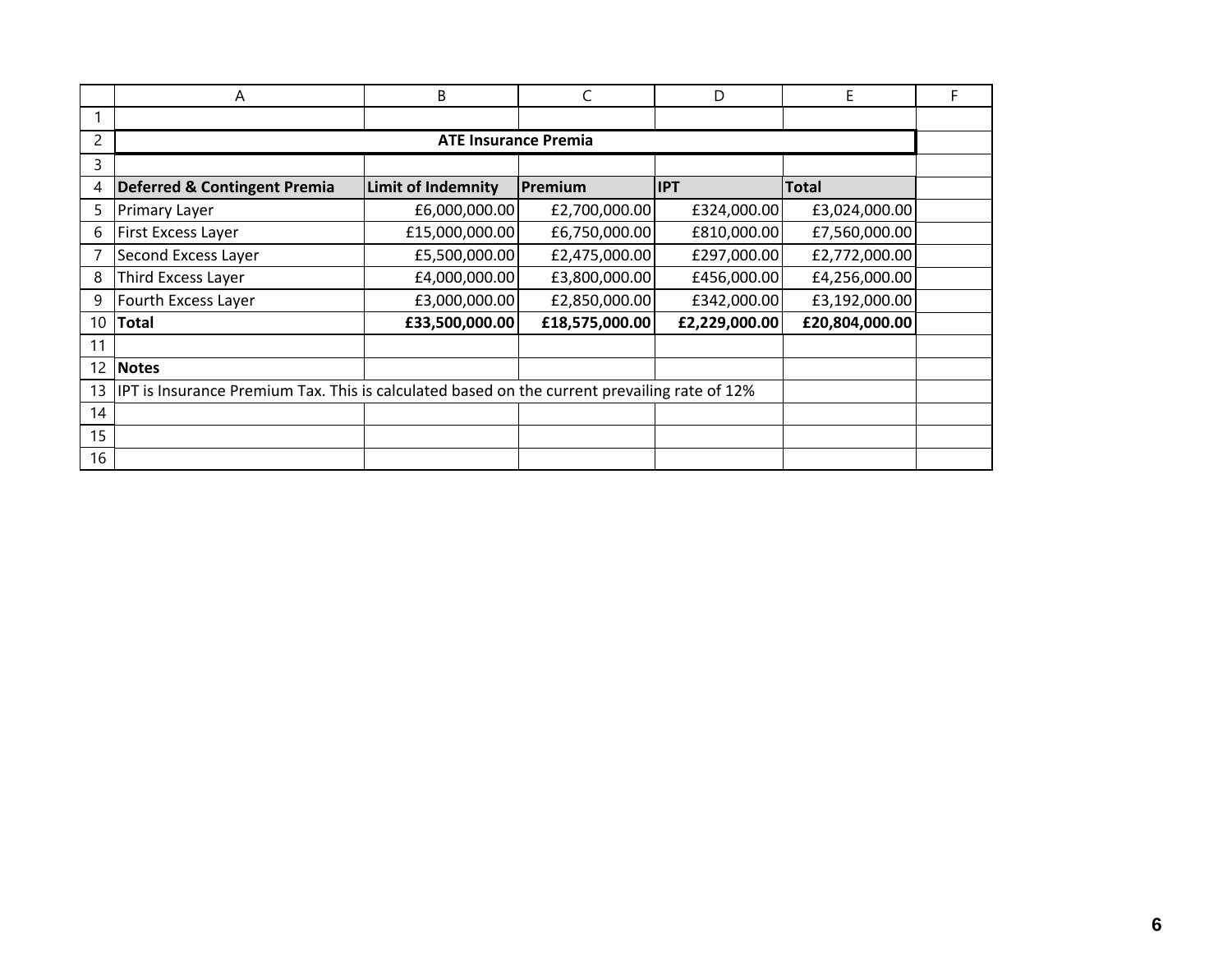Party: Applicant / Proposed Representative Witness: B A Hollway Number of Statement: Fifth Exhibit: BAH28-BAH30 Dated: 11 June 2021

### **IN THE COMPETITION APPEAL TRIBUNAL Case no. 1329/7/7/19**

**BETWEEN:-**

### **MICHAEL O'HIGGINS FX CLASS REPRESENTATIVE LIMITED**

**Applicant**/ **Proposed Representative** 

-and-

**(1) BARCLAYS BANK PLC (2) BARCLAYS CAPITAL INC. (3) BARCLAYS EXECUTION SERVICES LIMITED (4) BARCLAYS PLC (5) CITIBANK N.A. (6) CITIGROUP INC. (7) JPMORGAN CHASE & CO. (8) JPMORGAN CHASE BANK, NATIONAL ASSOCIATION (9) J.P. MORGAN EUROPE LIMITED (10) J.P. MORGAN LIMITED (11) NATWEST MARKETS PLC (12) THE ROYAL BANK OF SCOTLAND GROUP PLC (13) UBS AG** 

> **Respondent** / **Proposed Defendants**

#### **EXHIBIT BAH30**

This is the exhibit marked "BAH30" referred to in the fifth witness statement of Belinda Anne Hollway dated 11 June 2021.

B Werder ««««««««««««

**Belinda Anne Hollway** Dated: 11 June 2021